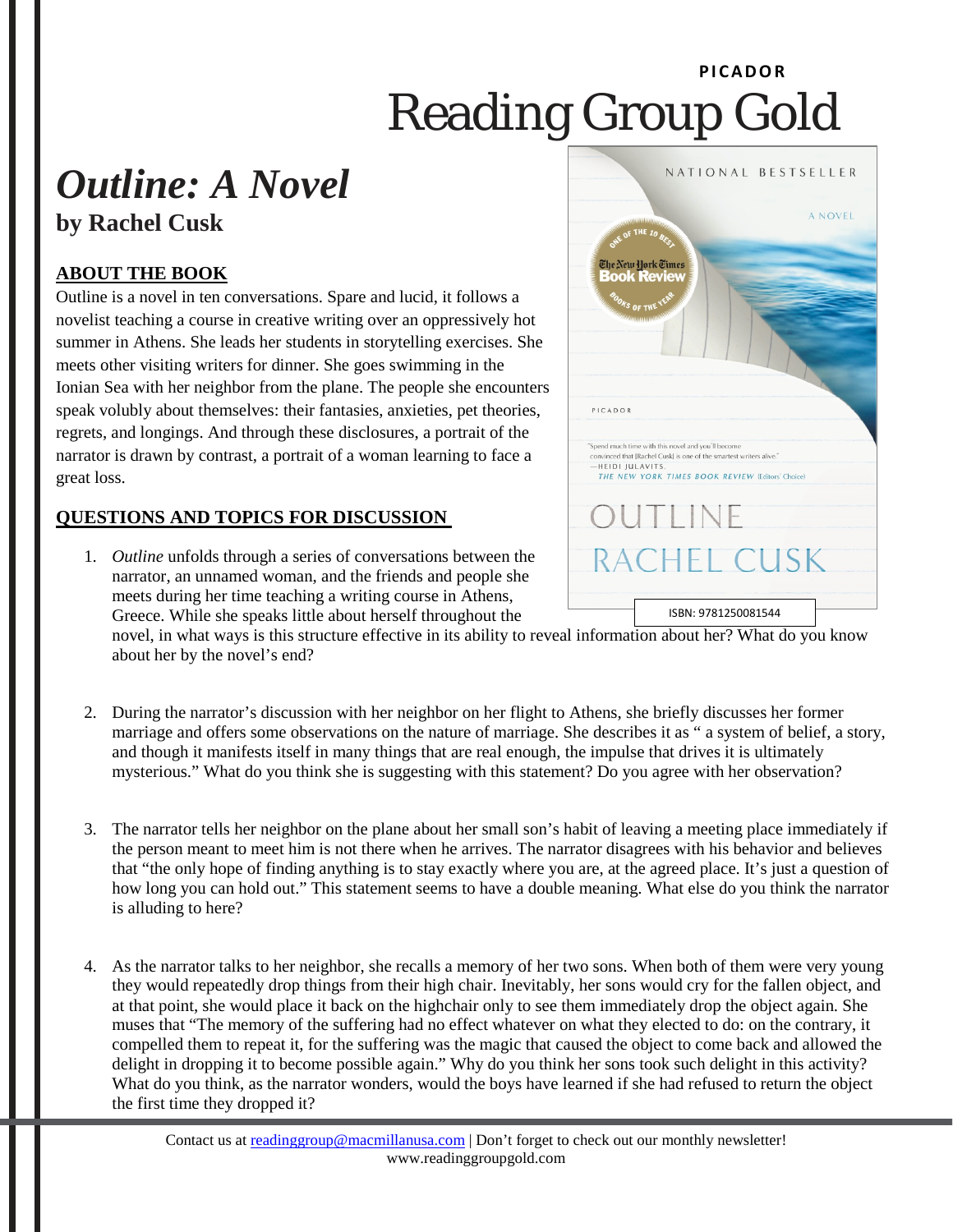- 5. During the narrator's conversation with Ryan, he tells her about his time in America as a young adult. He found this time to be a time of self-transformation, which he describes as "an article of faith" for Americans. What is it about America that might allow one to feel as if he or she has the ability to self-transform, even if they come from a culture, like Ryan, which might not encourage this type of behavior?
- 6. While Ryan felt free to transform himself during his time in America, he also says he felt "more Irish in America than he'd ever been at home." Why would living abroad have this effect on him?
- 7. As the narrator looks around the small flat she stays in, several boat models that are mounted to the wall intrigue her. From afar, the sails on these boats seem to be filled with the wind, but when she looks at them closely she notices that there are dozens of tiny cords fixing them in their shapes, and that they are not made of cloth but of paper. After she finishes investigating the apartment, unable to unearth "a layer of mystery or chaos or shame," she returns to the boats with their "brittle sails." What is it about these boats that intrigues the narrator? What do the sails say about the relationship between illusion and reality?
- 8. The narrator's physical descriptions of her companions are often unflattering. She describes the back of her neighbor from the plane as "very broad and fleshy, leathery with sun and age, and marked with numerous moles and scars and outcrops of coarse grey hair." The fellow writer, who arrives to stay in the flat on the day of her departure, is described as "an attenuated, whey-faced, corkscrew-haired person somewhere in her forties, with an unusually long neck and a rather small head, like that of a goose." What do these painfully honest portraits add to the novel?
- 9. The narrator sees her neighbor on the plane two additional times throughout the novel. We gather through her descriptions of him that she is not attracted to him. Why then, do you think she chose to take two boat trips with him? Do you believe, as she tells her friend Elena, that it is simply because "it was hot"?
- 10. Throughout the novel the narrator and her companions speak of the idea of two people—either a romantic couple or siblings—creating a shared, imaginary world whose order is comprehensible to only the two of them. The narrator describes this as one definition of love, "the belief in something that only the two of you can see." What do you make of this idea, and why does the narrator reflect on this idea throughout the novel? Have you ever experienced this phenomenon?
- 11. For her first class, the narrator asks her students to tell her about something they noticed on their way to class. While most of the class responds positively to this exercise, one student does not. This student, who waits until the end of class to share her thoughts, is angry and feels that the class has been a waste of her time and money. She goes so far as to call the narrator a "lousy teacher." Do you agree? Why would an exercise like this be helpful for writers?
- 12. Angeliki has very particular views regarding the traditional roles of women. She describes the women she met in Berlin as women who had it all—successful careers, seemingly happy families, important roles in the community, and elegance. Upon her return, she experiences a period of exhaustion that she postulates could be the "collective exhaustion of these women." These women, she explains, always wore practical, flat shoes, "the shoes of a woman without vanity," and she sees these shoes as the key to their success. After she returned, she took to wearing delicate shoes, like the silver high-heeled sandals she wears to dinner. Why do you think she made this choice? Do you find her choice to be in conflict with the other feminist ideas she champions?